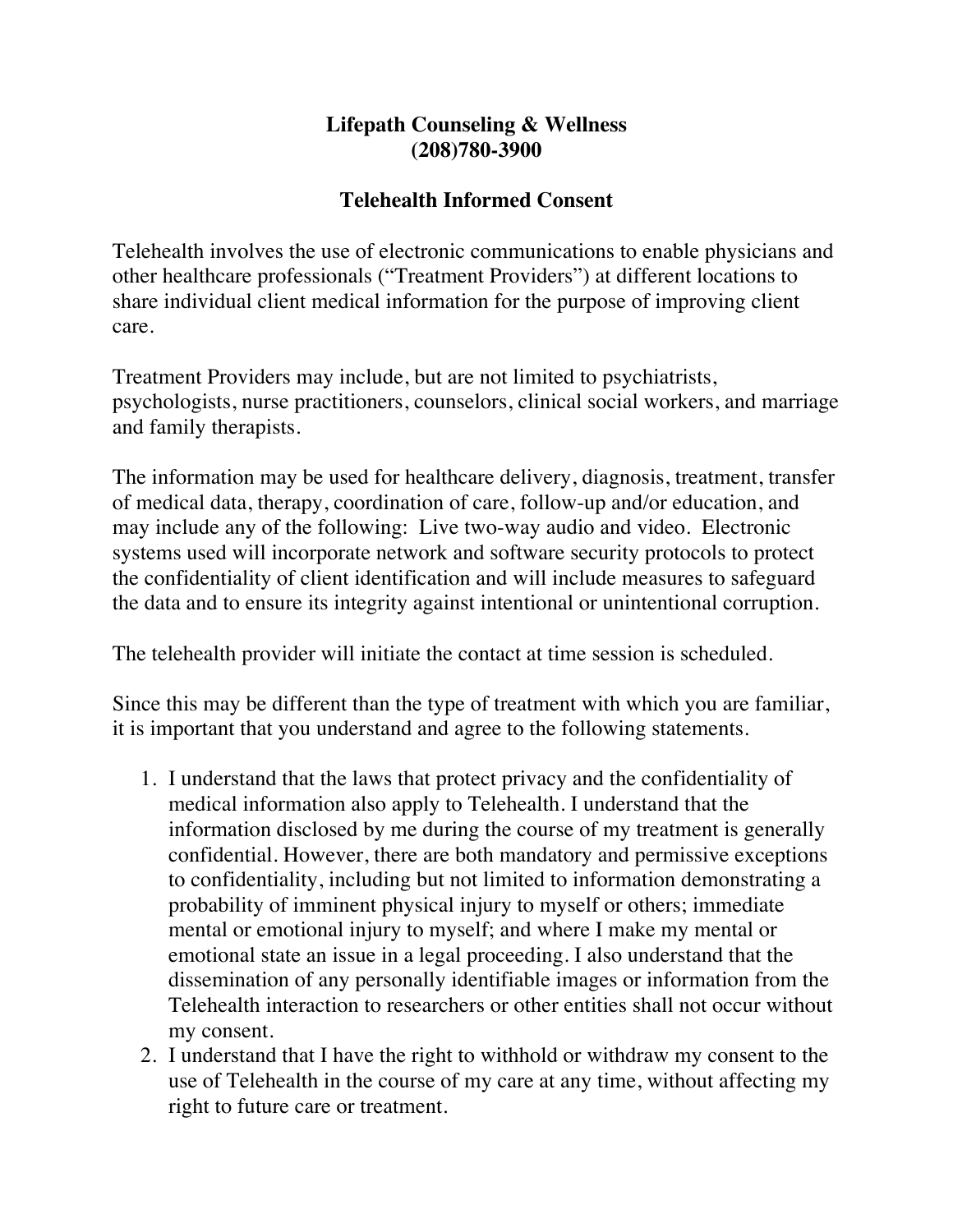- 3. I understand that I have the right to inspect all information obtained and recorded in the course of a Telehealth interaction and may receive copies of this information for a reasonable fee.
- 4. I understand that a variety of alternative methods of medical care may be available to me, and that I may choose one or more of these at any time. I understand that I may ask my Treatment Provider about alternative methods of care to Telehealth.
- 5. I understand that it is my duty to inform my Treatment Provider of electronic interactions regarding my care that I may have with other healthcare providers.
- 6. I understand that Telehealth-based services and care may not be as complete as face-to-face services. I also understand that if my Treatment Provider believes I would be better served by another form of service (e.g. face-toface services), I will be referred to a Treatment Provider who can provide such services in my area.
- 7. I understand that there are potential risks and benefits associated with any form of treatment, and that despite my efforts and the efforts of my Treatment Provider, my condition may not improve, and in some cases may even get worse.
- 8. I understand that I may expect the anticipated benefits from the use of Telehealth in my care, but that no results can be guaranteed or assured.
- 9. I understand that in the event of an adverse reaction to the treatment, or in the event of an inability to communicate as a result of a technological or equipment failure, I shall seek follow-up care or assistance at the recommendation of my Treatment Provider and call the Lifepath line at **(208)780-3900.**

## **Expected Benefits**

- 1. Improved access to medical care by enabling a client to remain at a remote site while the Treatment Provider obtains test results and consults from healthcare practitioners at distant/other sites.
- 2. More efficient evaluation and management for continuity of care.
- 3. Obtaining the expertise of a distant specialist as rapport has been developed.

# **Possible Risks**

1. Information transmitted may not be sufficient (e.g. poor resolution of images) to allow for appropriate medical decision making by the Treatment Provider and consultant(s).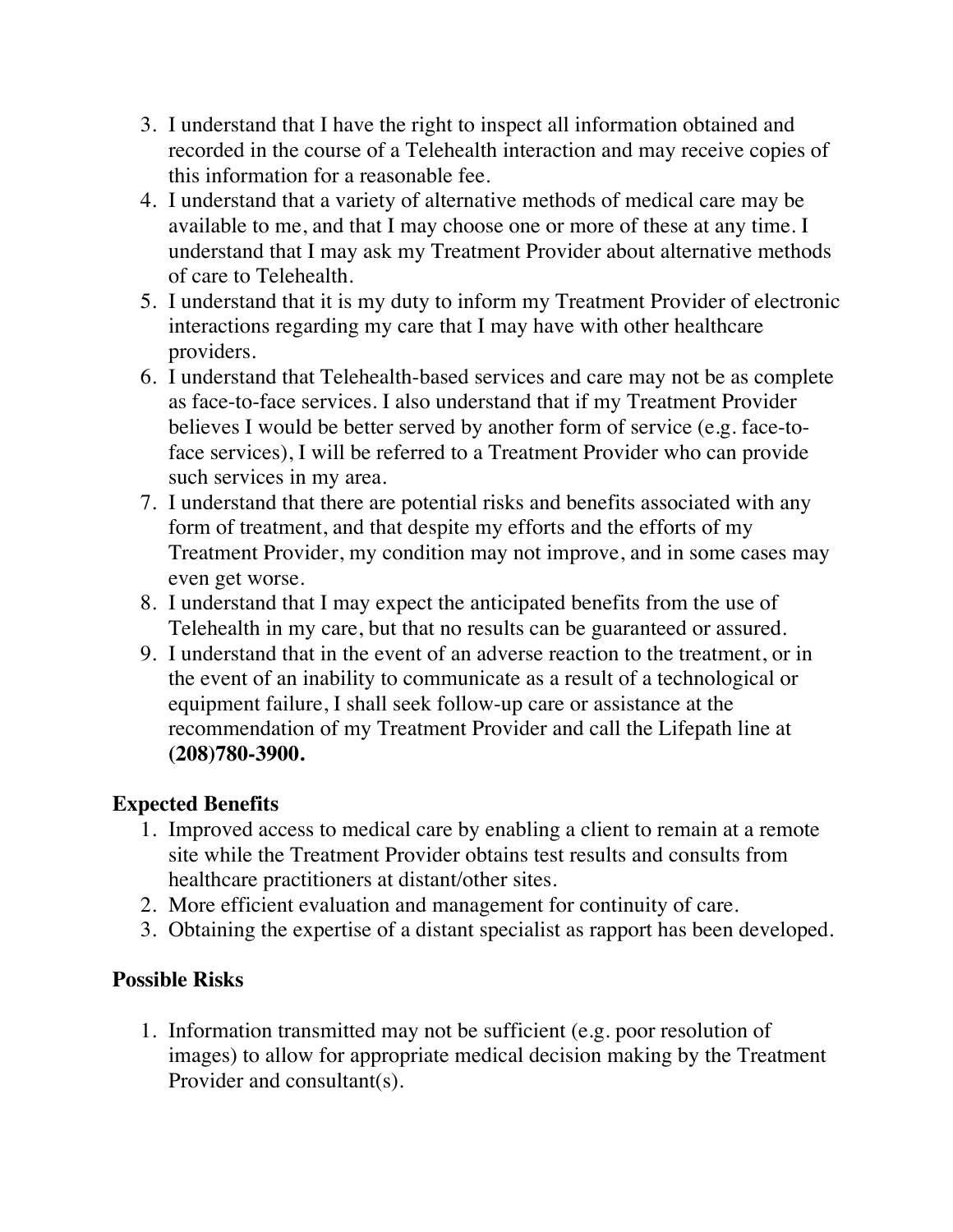- 2. Delays in medical evaluation and treatment could occur due to technical deficiencies or failures.
- 3. The transmission of Client's medical information could be interrupted by unauthorized persons; and/or the electronic storage of my medical information could be accessed by unauthorized persons.

### **Necessity of In-Person Evaluation**

If it becomes clear that the Telehealth modality is unable to provide all pertinent clinical information during a particular Telehealth encounter, the Treatment Provider must make it known to the client prior to the conclusion of the live Telehealth encounter. The Treatment Provider must also counsel the client prior to the conclusion of the live Telehealth encounter regarding the need for the client to obtain an additional in-person evaluation reasonably able to meet the client's needs.

### **Platform:**

Lifepath Counseling & Wellness uses but is not limited to Zoom and  $\overline{Doxy.me}$ . The platforms that Lifepath Counseling & Wellness uses may change and be updated throughout treatment.

#### **In cases of emergency**

Call 911 immediately Or backup support person (208)780-3900

**Complaints against Treatment Providers**: or other health care providers, may be reported for investigation to the Medical Board or other appropriate licensing board of the state in which client received the services.

#### **Client Consent To The Use of Telehealth**

I have read and understand the information provided above regarding Telehealth and understand I have the opportunity to discuss it with my Treatment Provider or such assistants as may be designated. I hereby give my informed consent for the use of Telehealth in my medical care. Furthermore, I agree that the Released Parties have no liability or responsibility for the accuracy or completeness of the medical information submitted to them or for any errors in its electronic transmission.